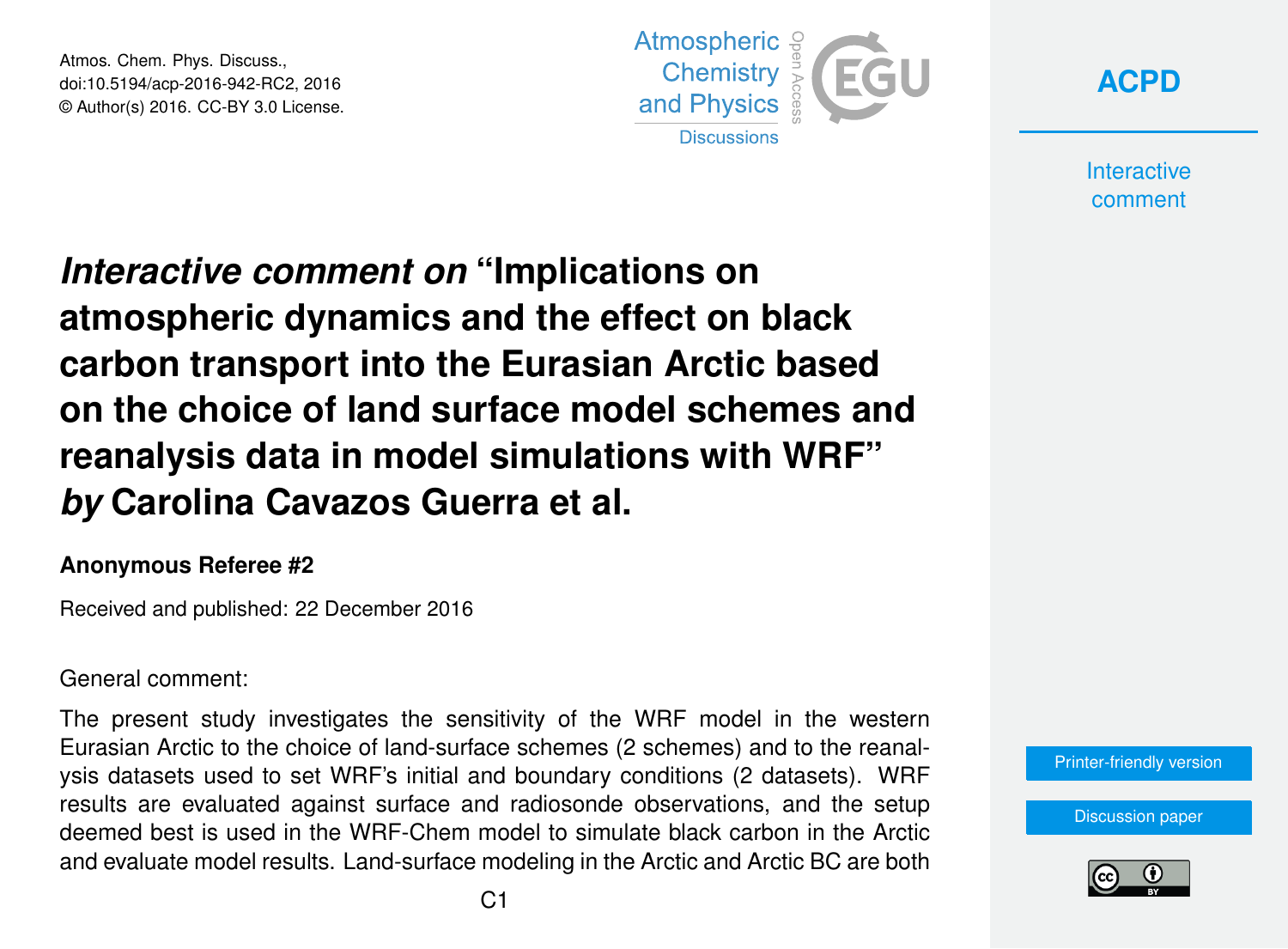very timely topics, and since WRF and WRF-Chem start being used more and more for Arctic studies, it is also important to investigate quantitatively how well the different setups and input datasets perform in this region. While only 2 reanalysis datasets and 2 land surface schemes are being tested in the present study, I found this choice sensible: on the one hand, ERA-Interim and the Noah-Land surface model are both very commonly used options in WRF/WRF-Chem; on the other hand, ASR is Arctic-specific and NoahMP, contains a relatively detailed snow model, so both elements could be considered as more suited a priori to the Arctic region than the "default" setup. While there are many interesting new results in this study, there are two important issues that I think should be addressed before publication to ACP. The main issue is that the link between the WRF (LSM + reanalysis) and WRF-Chem (BC) parts of the study is not sufficiently developed, although the authors state that one of their objectives is to "to assess the role of the modeled atmospheric circulation in the simulated BC concentrations inside the Arctic domain". In addition, every evaluated setup appears to have some important deficiency, which could have strong impacts on modeled BC concentrations. This influence should be discussed in more detail in the manuscript, at the very least for the chosen setup using  $NoahMP + ASR$ . The study would also be much stronger if WRF-Chem simulations were also performed while varying reanalysis datasets and LSM to quantitatively evaluate these impacts. The second issue is that I thought that the study was not always very well structured, and that individual features or events in the simulations were sometimes discussed in too much detail, while missing the bigger picture. I encourage the author to clarify and stress the main objectives of this study, and to focus more on results that support directly these objectives. Specifically, I think the manuscript is often missing intermediate conclusions stressing the main findings of each section, and that some important findings are not discussed in the general conclusion (more details are given in the comments below). If the authors can satisfactorily address the points above and the detailed comments below, I recommend publication to ACP.

Specific comments:

## **[ACPD](http://www.atmos-chem-phys-discuss.net/)**

**Interactive** comment

[Printer-friendly version](http://www.atmos-chem-phys-discuss.net/acp-2016-942/acp-2016-942-RC2-print.pdf)

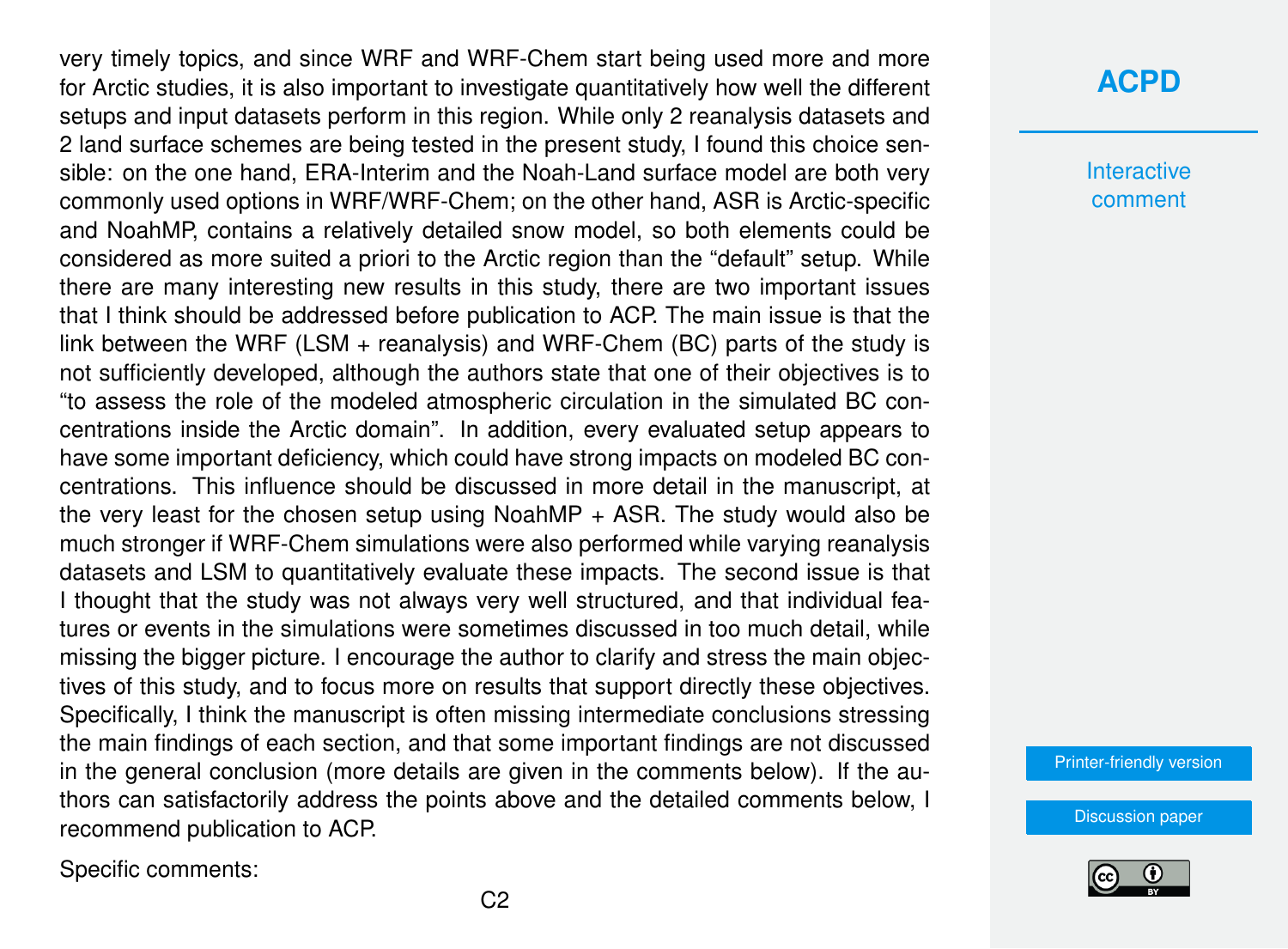1. P. 1, l. 24: "other features", this should be more specific.

2. P. 2, ll. 41-42: "The results with WRF-Chem show a strong dependency of the simulated BC concentration on the modeled meteorology and the transport of the pollutants around our domain.". This does not seem to be strongly substantiated by the analysis in this study.

3. P. 3, ll.56-58: "Consequently, a 'dome' forms that is characterized by low and constant potential temperatures and isolates the Arctic lower troposphere from the rest of the atmosphere by acting as a barrier (the so-called Arctic front)." This is not exactly right. The Arctic "dome" (as mentioned in Stohl, 2006) describes the surfaces of constant equivalent potential temperatures which rise towards the pole, forming "domes", which, in case of isentropic or quasi-isentropic transport, isolate the Arctic surface from (potentially polluted) air masses from the midlatitudes with much higher potential temperatures (see also Carlson 1981, and Klonecki, et al., 2003). The main characteristic of this feature is that it is rising towards the pole, not that temperatures are "low and constant".

4. P. 3, ll. 67-68: "This pattern affects atmospheric circulation by modifying weather patterns in the Arctic and beyond, an effect also referred as the Arctic amplification". The sea-ice albedo feedback is not the only driver of Arctic amplification, which is also related to e.g., snow albedo feedbacks, changes in heat transport, cloud feedbacks and water vapor feedbacks, and increased climate impacts of black carbon (Serreze and Barry, 2011).

5. P. 3, l. 82: "In winter (particularly in January), northern Eurasia is one of the major source regions for the Arctic pollution." You could add an earlier reference here, such as Rahn (1981).

6. P. 3 l. 84: "they can descend into the Arctic middle or upper troposphere creating the Arctic haze (Stohl, 2006)." This should be "contributing to Arctic Haze" instead, since the main source of Arctic Haze is thought to be western Eurasian emissions.

**[ACPD](http://www.atmos-chem-phys-discuss.net/)**

**Interactive** comment

[Printer-friendly version](http://www.atmos-chem-phys-discuss.net/acp-2016-942/acp-2016-942-RC2-print.pdf)

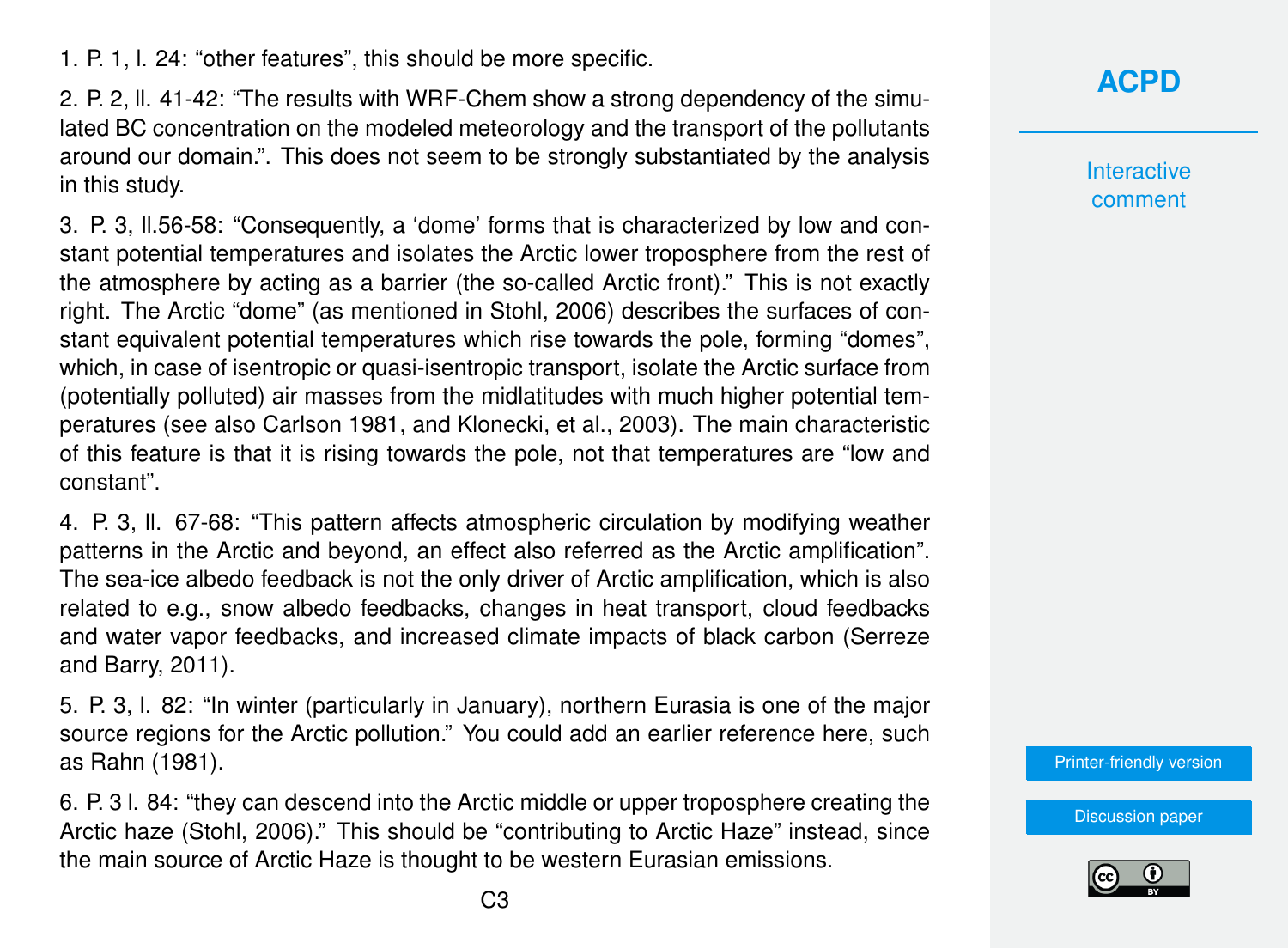7. P. 4., ll. 106-107: "which may not be suitable for use in the Arctic." Can you provide a reference here?

8. P. 4., ll. 105: "However, the quality of a reanalysis may also vary regionally in some variables". Reanalysis are not the only source of initial and lateral boundary for regional models (e.g., analysis, climate model results, idealized profiles) so there is a step missing between this sentence and the previous one. Can you also be more specific about which variables are included in "some variables"?

9. P.5, l. 136-137: "We then investigate the implications of these model biases on the atmospheric circulation influencing concentrations of black carbon". I am not convinced this is sufficiently done in this study, since the relatively good BC agreement at Zeppelin station presented at the end of the article could be due to a number of reasons other than the LSM or the reanalysis. The authors should expand the analysis of the effects of these biases on Arctic BC.

10. P. 5, l. 157: This should be "1-50 km". It is in fact not recommended to use WRF in the 4km-10km resolution range, because of uncertainties related to the use of resolved vs. parameterized convection.

11. P. 8, section "Comparison between ERA-interim and ASR reanalysis" and in Figure 1: The use of "Bias" to indicate model to model differences on Figure 1 is confusing, since the discussion on this Figure on p.8 also seems to mention biases relative to observations which are not shown on Figure 1.

12. P. 8, l. 286: "This can be explained by the fact that ASR uses MODIS sea ice data." What sea ice data is used in ERA-Interim?

13. P. 9, ll. 296-319: Two relevant WRF-Chem references are missing from this study: Sessions et al., (2011), who to my knowledge first used WRF-Chem to study longrange pollution transport (CO) to the Arctic, and Marelle et al (2015), who studied in detail an aerosol transport event from Europe to the Arctic in April 2008, the same **[ACPD](http://www.atmos-chem-phys-discuss.net/)**

**Interactive** comment

[Printer-friendly version](http://www.atmos-chem-phys-discuss.net/acp-2016-942/acp-2016-942-RC2-print.pdf)

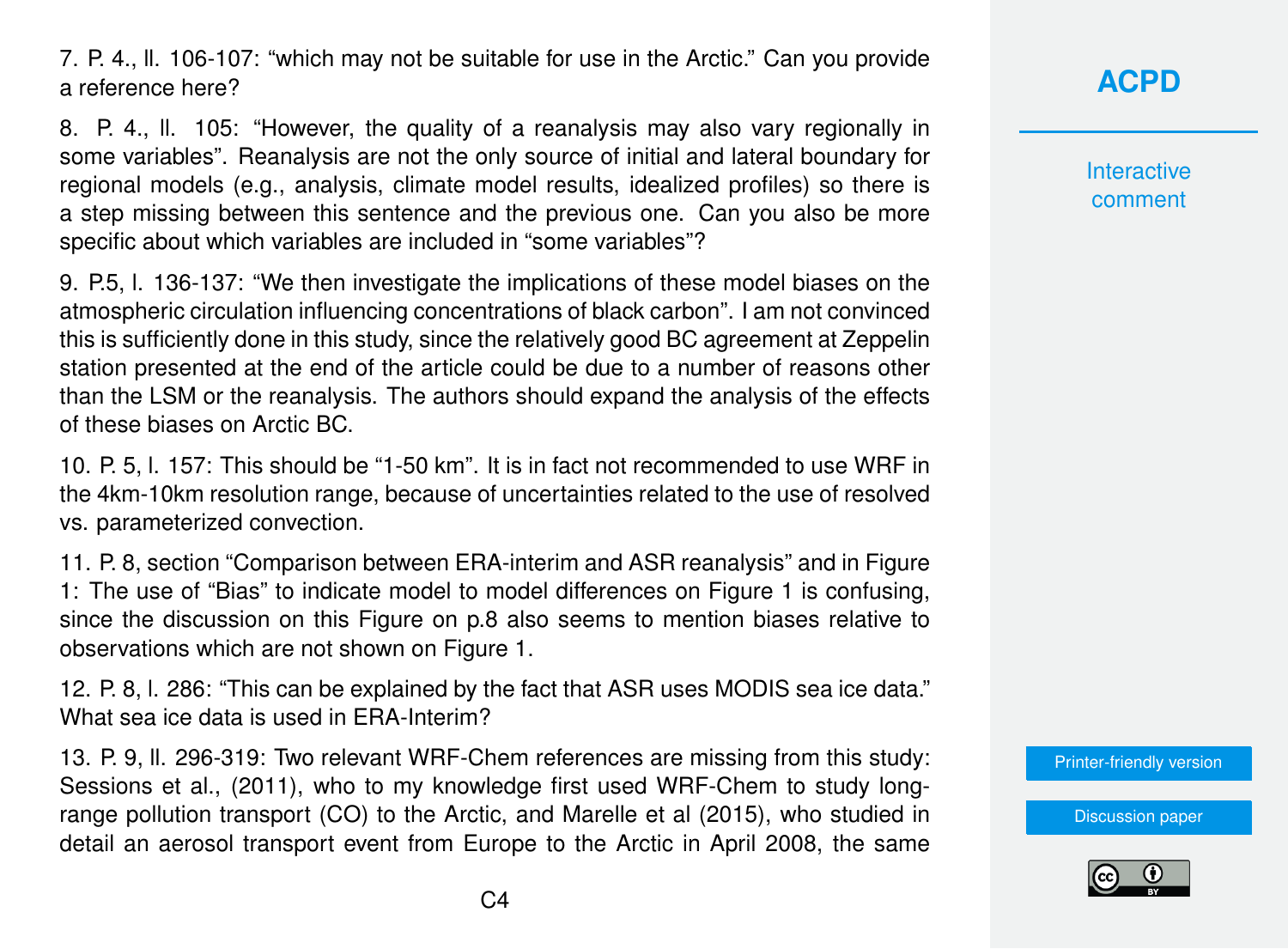event being also discussed in the present study. It is also worthy of note that both of these studies (and other related relatively large scale studies of Arctic pollution using WRF-Chem such as Eckhardt et al., 2015 and Thomas et al., 2013) used the Noah Land Surface Model.

14. P. 10, l.353: Quinn et al., 2007 might be a better reference than Stohl et al., 2013 to describe the observed seasonal cycle of Arctic pollution.

15. P.11, Section 2.2.1: It is important to specify here if observations from these surface stations and radiosondes are used to create the ERAI and ASR reanalysis or not.

16. P. 13, ll. 454-456 and Figures 3-4: The position of the polar dome actually seems to change very little between winter and summer, and even seems to move south during summer in some panels, which contradicts earlier research (e.g., AMAP, 2006, Figure 4.1). Are you certain of these results? The position of the dome in January in Jiao and Flanner (2016) is located further south than the southernmost points in the present study's WRF domain, which could be a problem if WRF results were used to calculate the position of the dome.

17. P.13, ll. 468-487: this section would be better framed by distinguishing the behavior of the PBLH over the open ocean, over the continents and over sea ice. There also seems to be strong differences between Noah and NoahMP over snow covered ground, which is interesting.

18. P.14, section 3.1.2: I think the main findings in this part should be stressed more (e.g. at the end of the subsection). Compared to surface data (based on Table 4) it seems that NoahMP\_ECMWF performs better than other WRF simulations, except for temperatures where NOAHMP\_ASR performs best. I think it is also worthy of note that, in general, WRF simulations here do not agree as well with surface measurements than the original ASR reanalysis. Is it possible that the same observations are used to drive the reanalysis?

**[ACPD](http://www.atmos-chem-phys-discuss.net/)**

**Interactive** comment

[Printer-friendly version](http://www.atmos-chem-phys-discuss.net/acp-2016-942/acp-2016-942-RC2-print.pdf)

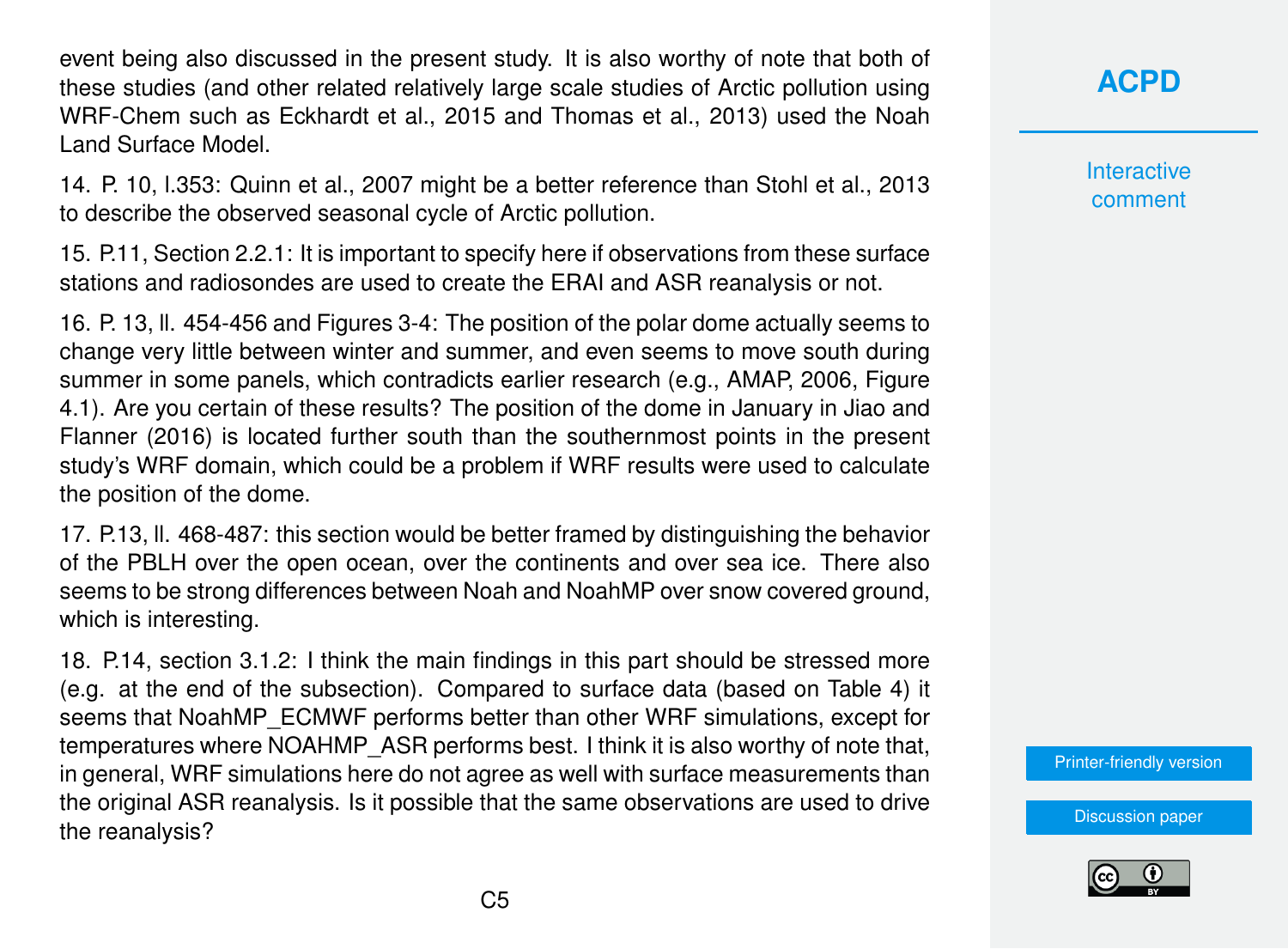19. P. 14, ll. 529-530: Vertical gradients in wind speed and temperature are important in order to estimate vertical mixing, but are far from being the main factor determining transport pathways in a broader sense. Aliabadi et al. (2016) is also not the ideal reference for this statement, since it only considers stable boundary layers and does not concern pollutant transport directly.

20. P. 15, ll. 555-560: I think this section should end with a more detailed conclusion paragraph on the main strengths and weaknesses of the different setups, and that this should also be stressed in the general conclusion. There is a good case to make for using NoahMP-ASR, since ASR performs relatively well on its own (i.e. without WRF) and is specifically designed for the Arctic, while NoahMP is a more detailed LSM than Noah (with more detailed snow physics). However, these reasons need to be more explicit here.

21. P. 15, ll. 565-566: There are more recent references that could be used here, e.g. Eckhardt et al. (2015).

22. P. 15, ll. 569-570 and following section: This last section is really missing an analysis of the link between the first part of the article (Arctic meteorology) and the second part (Arctic AOD and BC). You should try to include some element of analysis on how the biases of the NoahMP\_ASR setup, as evaluated in Section 3.1, could have influenced the aerosol results. The best way to quantitatively study these impacts would be to also include WRF-Chem sensitivity simulations to the choice of reanalysis and LSM.

23. P. 16, l. 573: WRF-Chem aerosol optical properties and calculations of AOD should be described earlier in the manuscript, i.e. in Section 2.1.3.

24. P.16, ll. 592-596: Other possible sources of error in July are the overestimation of wet removal processes, and a likely underestimation of the influx of aerosols from the lateral boundary conditions (MOZART4 model).

## **[ACPD](http://www.atmos-chem-phys-discuss.net/)**

**Interactive** comment

[Printer-friendly version](http://www.atmos-chem-phys-discuss.net/acp-2016-942/acp-2016-942-RC2-print.pdf)

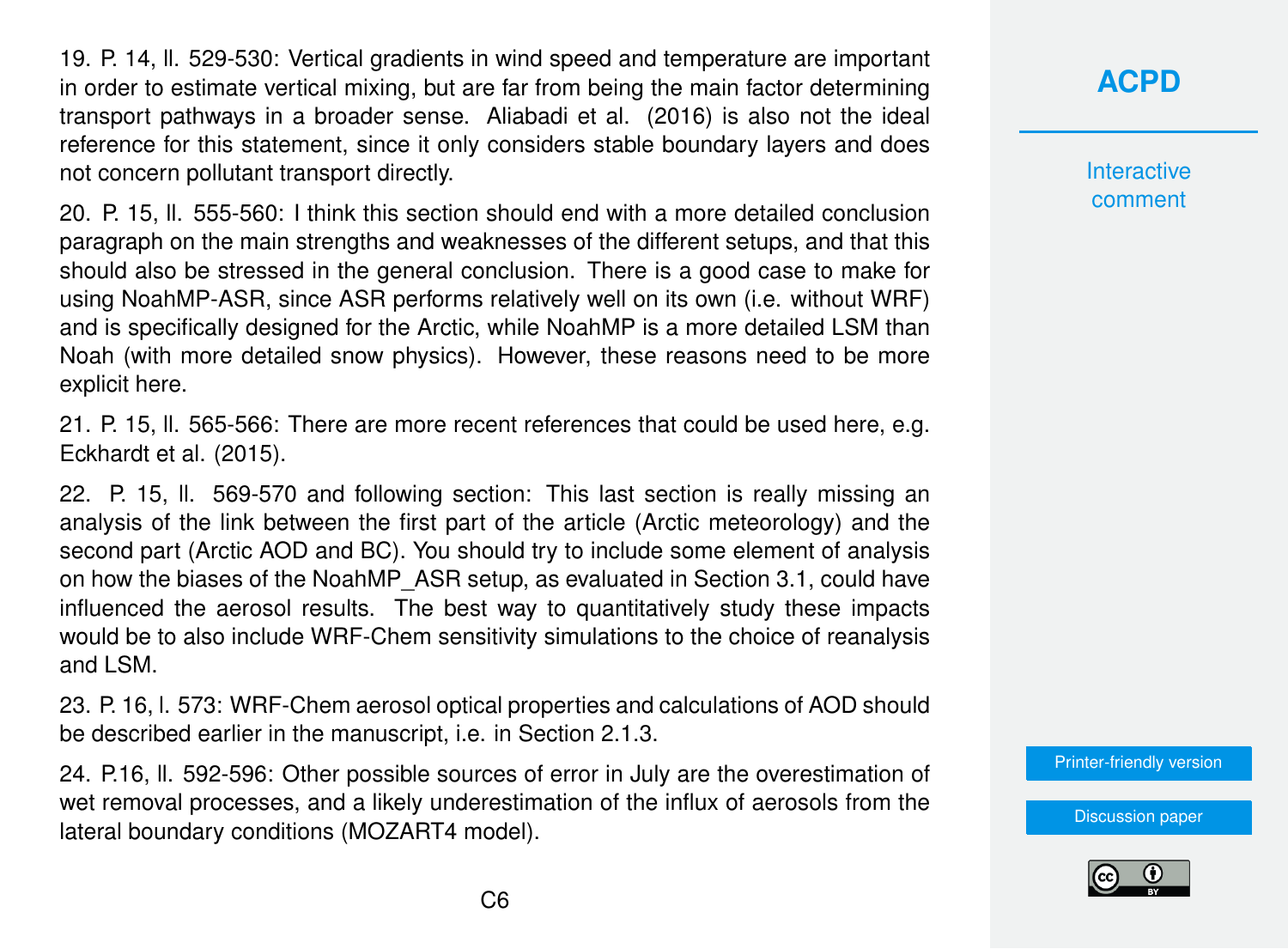25. P.16, ll. 594: Are you sure GFED is "more advanced" than FINN? Can you provide reasons why?

26. P. 16, l. 609: To what observations in Russia are you referring to? Figure 10 only shows model results.

27. P. 17, ll. 615-617: What is the reason for this 3x3x2 averaging instead of e.g. linear 3D interpolation at the station location?

28. P. 17, ll. 619-628: Due to the relatively small size of the domain (compared to the scales typically involved in long-range pollution transport to the Arctic), it is also possible that some of this good agreement is due, in part, to the good performance of the MOZART4 model used to constrain the lateral boundary conditions. Have you tried comparing directly the MOZART4 BC to Zeppelin observations to evaluate this? You should also mention here that "BC aerosols originating from [. . .] East Asia" can only originate from the boundary condition.

29. P. 17, l. 624: How did you identify that these air masses originate from "Europe and East Asia  $A\overline{2}$ ?

30. P. 17, l. 631: "The model clearly overestimates the cases with very low BC concentrations in April and in July". I think this is very interesting, since this might indicate that a specific process is missing or is poorly represented in WRF-chem. Do you have any idea of what could cause this?

31. P. 18, Summary: As mentioned above, it would be useful here to remind some of the main strengths and weaknesses found here for WRF simulations with Noah, NoahMP, ERA-Interim and ASR.

Technical comments:

1. P. 2 , l. 36: Remove the quotes around "best", or be more specific why you chose this setup if it is not the best.

**[ACPD](http://www.atmos-chem-phys-discuss.net/)**

**Interactive** comment

[Printer-friendly version](http://www.atmos-chem-phys-discuss.net/acp-2016-942/acp-2016-942-RC2-print.pdf)

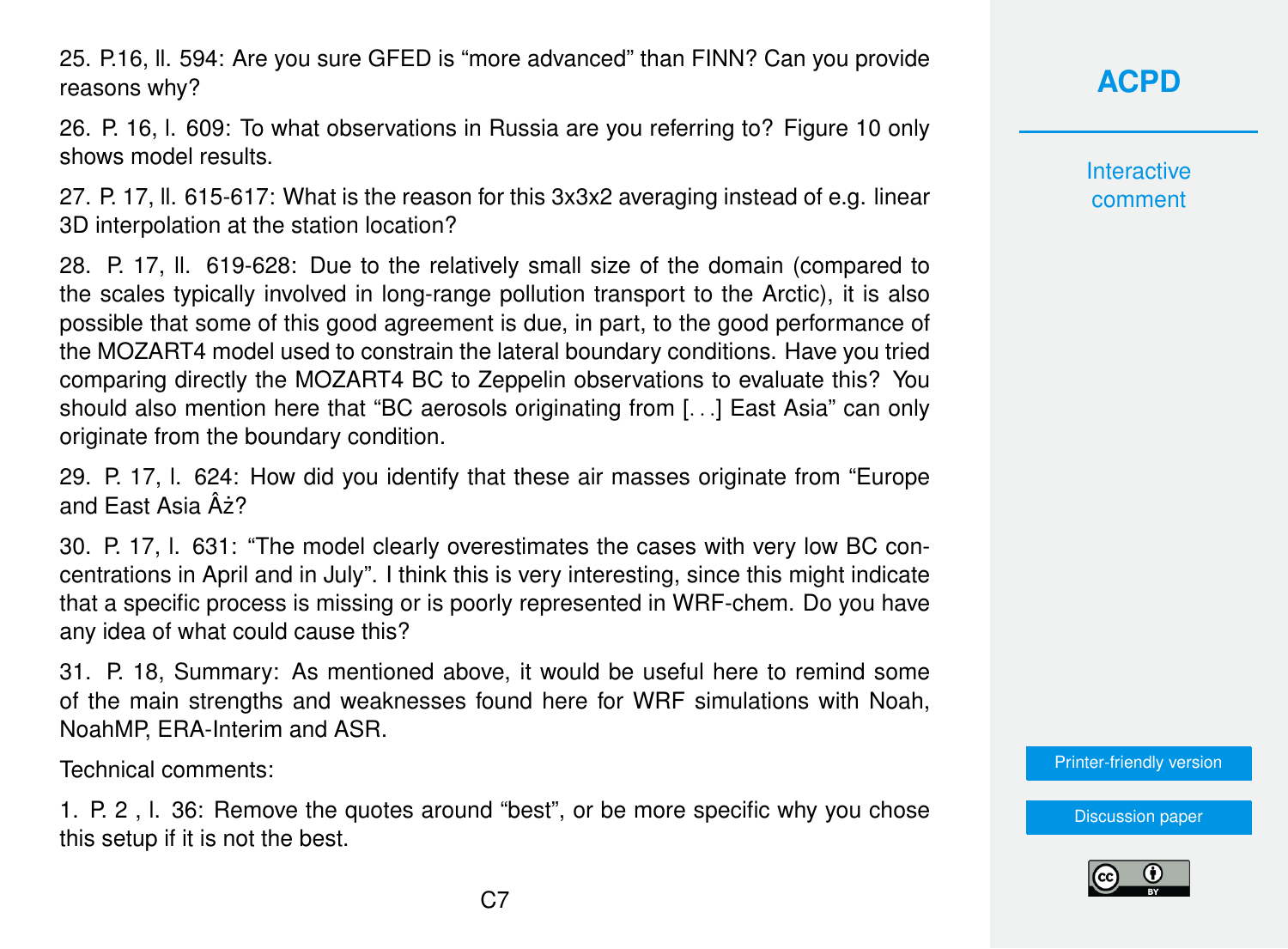2. P.3, l. 73: "high pressure replaces the low pressure": I might be wrong, but "replaces" seems a bit hyperbolic.

3. P.3 L.80, and P.8, l. 286: this should be "Northern Europe", not "North Europe"

4. P.4, l.88: I think very few modeling studies investigate "Arctic amplification" specifically, studying "Arctic warming" is a much more common area of interest. I also think that studying physical processes helps better understand Arctic warming, weather or pollution more than the reverse, which seems to be suggested here.

5. P.6, l.193: Use "two" instead of "both".

6. P.7, l. 247: "high-resolution simulations" instead of "high-resolution version", since a given version of PWRF, like WRF, can be run at different resolutions.

7. P. 10, l. 340: This should be "the western Eurasian Arctic region".

8. P. 11, L. 408 and elsewhere in the manuscript: the lack of "long-term" observations would be a problem for long-term climate studies, e.g. analysis of trends, but was it really a concern for the present study?

9. P. 15, ll. 546-547: There is in fact a WRF option compatible with YSU PBL, topo\_wind, to parameterize this sub-grid topographical drag.

10. PP. 16-17, LL. 600-612: There is something wrong with how this section is organized; Figure 10 should be described before discussing the different sources of high BC concentrations.

11. P. 18, ll. 658-659: this should be rephrased with additional references given. As it is, this sentence makes it appear like evidence for the role of these specific processes was given in this study. In addition, the accurate simulation of Arctic sea ice, in general, is probably more important in order to reproduce past and current observations than "the accurate simulation of the Arctic sea ice decline". The same applies when the same possible reasons are mentioned in the abstract.

**[ACPD](http://www.atmos-chem-phys-discuss.net/)**

**Interactive** comment

[Printer-friendly version](http://www.atmos-chem-phys-discuss.net/acp-2016-942/acp-2016-942-RC2-print.pdf)

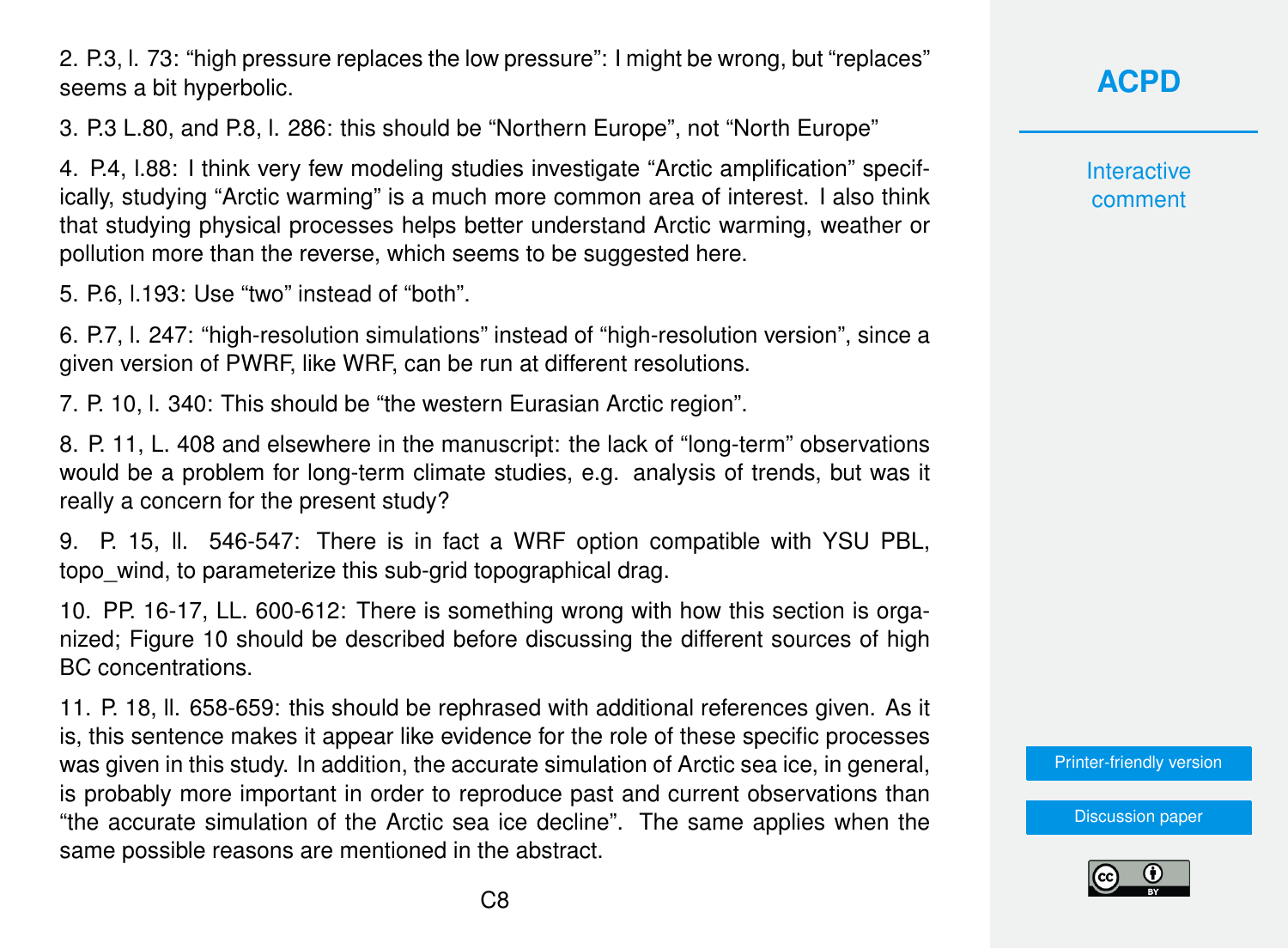12. P. 18, L. 680: "an underestimation lack of aerosol wet removal", there is something wrong with this sentence.

13. P. 26, Table 2: You should also remind in this table what LSM and reanalysis dataset is used for the WRF-Chem simulation.

References:

AMAP, AMAP Assessment 2006: Acidifying Pollutants, Arctic Haze, and Acidification in the Arctic, Technical report, Arctic Monitoring and Assessment Programme (AMAP), Oslo, Norway, 2006.

Carlson, T. N., Speculations on the movement of polluted air to the Arctic, Atmos. Environ., 15, 1473–1477, 1981.

Klonecki, A., Hess, P., Emmons, L., Smith, L., Orlando, J., and Blake, D., Seasonal changes in the transport of pollutants into the Arctic troposphere-model study, Journal of Geophysical Research: Atmospheres, 108(D4), doi: 10.1029/2002JD002199, 8367, 2003.

Marelle, L., Raut, J.-C., Thomas, J. L., Law, K. S., Quennehen, B., Ancellet, G., Pelon, J., Schwarzenboeck, A., and Fast, J. D.: Transport of anthropogenic and biomass burning aerosols from Europe to the Arctic during spring 2008, Atmos. Chem. Phys., 15, 3831-3850, doi:10.5194/acp-15-3831-2015, 2015.

Quinn, P. K., Shaw, G., Andrews, E., Dutton, E. G., Ruoho-Airola, T., and Gong, S. L.: Arctic haze: current trends and knowledge gaps, Tellus B, 59, 99–114, 2007. Rahn, K. A.: Relative importances of North America and Eurasia sources of arctic aerosol, Atmos. Environ., 15, 1447–1455, doi:10.1016/0004-6981(81)90351-6, 1981.

Serreze, M. C. and Barry, R. G., Processes and impacts of Arctic amplification: A research synthesis, Global and Planetary Change, 77(1–2), 85–96, doi: http://dx.doi.org/10.1016/j.gloplacha.2011.03. 004, 2011.

**Interactive** comment

[Printer-friendly version](http://www.atmos-chem-phys-discuss.net/acp-2016-942/acp-2016-942-RC2-print.pdf)